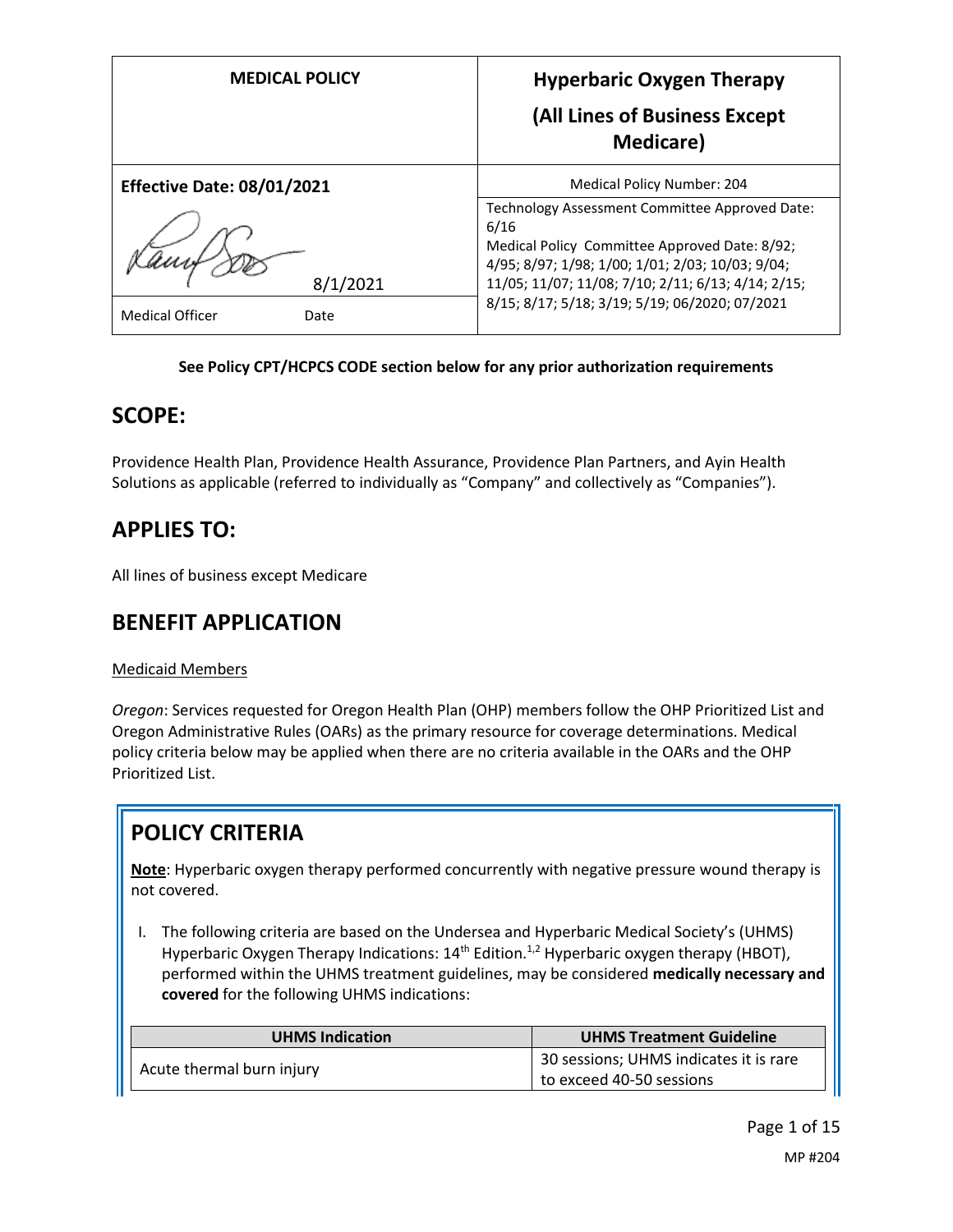# **MEDICAL POLICY Hyperbaric Oxygen Therapy (All Lines of Business Except Medicare)**

| Air or gas embolism                                                                                                                                                                                                                                                                                                                                                                                                                                                                                                                                          | 2 sessions; UHMS indicates 5-10                                                                                                                                                                                                                                                                                               |
|--------------------------------------------------------------------------------------------------------------------------------------------------------------------------------------------------------------------------------------------------------------------------------------------------------------------------------------------------------------------------------------------------------------------------------------------------------------------------------------------------------------------------------------------------------------|-------------------------------------------------------------------------------------------------------------------------------------------------------------------------------------------------------------------------------------------------------------------------------------------------------------------------------|
|                                                                                                                                                                                                                                                                                                                                                                                                                                                                                                                                                              | sessions may be necessary                                                                                                                                                                                                                                                                                                     |
| Arterial insufficiencies (At least one of the following<br>criteria [A. or B] must be met):                                                                                                                                                                                                                                                                                                                                                                                                                                                                  |                                                                                                                                                                                                                                                                                                                               |
| Diabetic lower extremity wounds when all of the<br>А.<br>following (1.-4.) additional criteria are met:<br>Patient with Type 1 or Type 2 Diabetes with<br>1.<br>lower extremity wound due to diabetes; and<br>Wagner grade III or higher wound severity (see<br>2.<br><b>Policy Guidelines section); and</b><br>Patient has failed adequate course of standard<br>3.<br>wound therapy (see Policy Guidelines section);<br>and<br>4. Re-evaluations at 30 days must show<br>continued progress; or<br>Arterial insufficiency ulcer when at least one of<br>В. | Treatment varies depending upon the<br>severity of the wound and the type of<br>chamber used.<br>For multiplace and monoplace<br>chambers UHMS recommends 90-<br>120 minute sessions once or twice<br>daily (i.e., 30-60 sessions in a 30<br>day time span).<br>When stabilized, once daily<br>-<br>treatment is recommended. |
| the following (1.-2.) criteria are met:<br>The patient has persistent hypoxia despite<br>1.<br>attempts at increasing blood flow; or<br>2. Wound failure continues despite maximum<br>revascularization.                                                                                                                                                                                                                                                                                                                                                     |                                                                                                                                                                                                                                                                                                                               |
| Carbon monoxide poisoning                                                                                                                                                                                                                                                                                                                                                                                                                                                                                                                                    | 5 sessions                                                                                                                                                                                                                                                                                                                    |
| Central Retinal Artery Occlusion (CRAO) when HBOT<br>treatment is initiated within 24 hours of vision loss                                                                                                                                                                                                                                                                                                                                                                                                                                                   | If vision shows improvement, treat<br>-<br>with 90 minutes sessions for a<br>minimum of 3 days.<br>Continue treatment until there is<br>three consecutive days with no<br>clinical improvement.                                                                                                                               |
| Compartment syndrome                                                                                                                                                                                                                                                                                                                                                                                                                                                                                                                                         | Twice a day for 24-36 hours with<br>-<br>oxygen breathing for 90 minutes<br>each, or a single treatment a day<br>for 120 minutes.<br>For residual complications after<br>fasciotomy, treatments should be<br>twice a day for 7-10 days, or when<br>condition is stabilized such that no<br>additional benefit is received.    |
| Compromised skin grafts and flaps                                                                                                                                                                                                                                                                                                                                                                                                                                                                                                                            | Initial treatment is for 90-120<br>—<br>minutes.<br>Once the flap or graft is stable,<br>once daily treatments may suffice.                                                                                                                                                                                                   |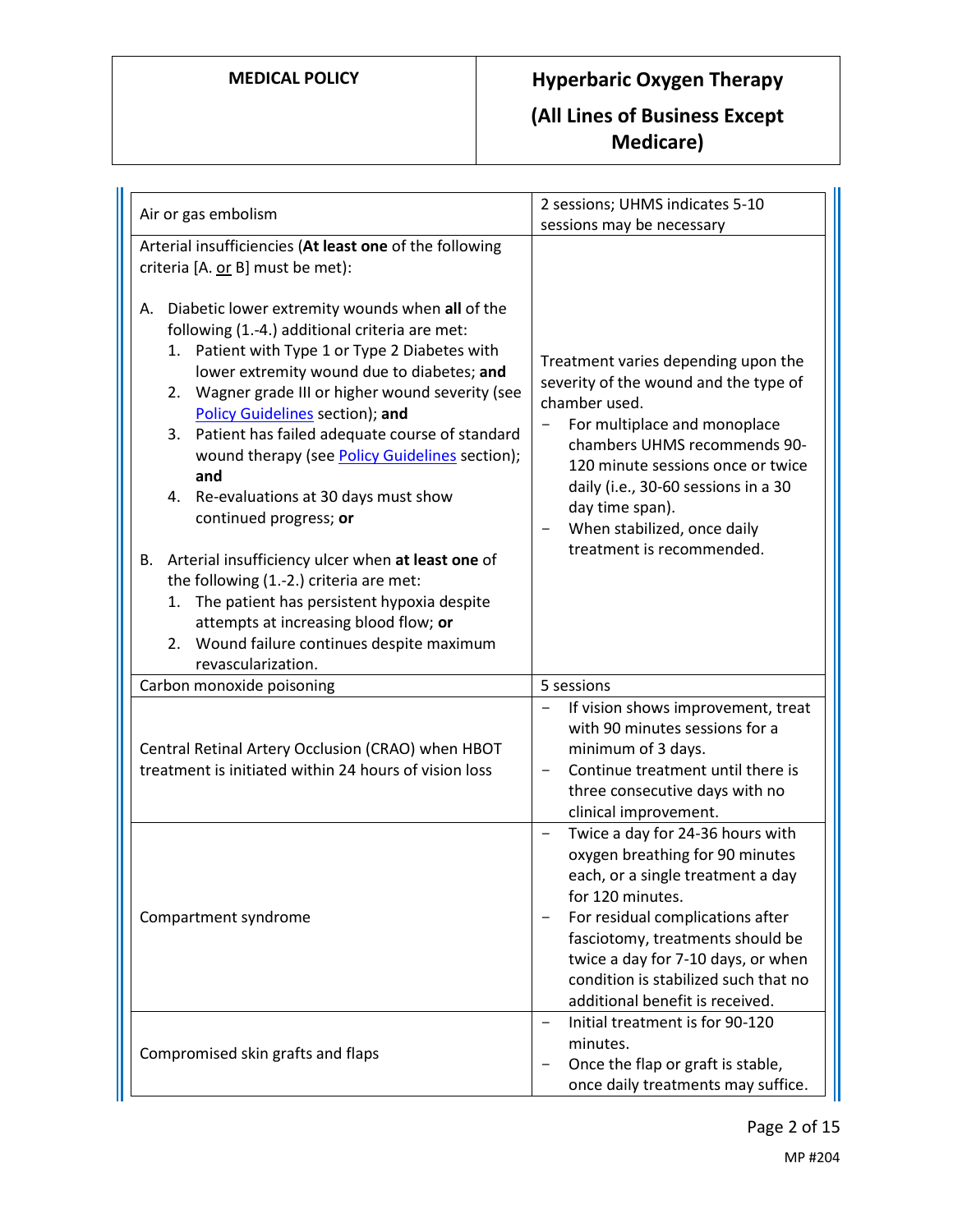# **MEDICAL POLICY Hyperbaric Oxygen Therapy (All Lines of Business Except Medicare)**

| Crush injuries                                                                                                                                                                                                                                                                                                                                                       | Two or more treatments a day with<br>oxygen breathing for 90 minutes<br>each, or a single treatment a day<br>for 120 minutes.                                                                                                                                                                                                                                                     |  |
|----------------------------------------------------------------------------------------------------------------------------------------------------------------------------------------------------------------------------------------------------------------------------------------------------------------------------------------------------------------------|-----------------------------------------------------------------------------------------------------------------------------------------------------------------------------------------------------------------------------------------------------------------------------------------------------------------------------------------------------------------------------------|--|
| Cyanide poisoning                                                                                                                                                                                                                                                                                                                                                    | 5 sessions                                                                                                                                                                                                                                                                                                                                                                        |  |
| Decompression sickness                                                                                                                                                                                                                                                                                                                                               | 10 sessions                                                                                                                                                                                                                                                                                                                                                                       |  |
| Delayed radiation injury (soft tissue and bony necrosis)                                                                                                                                                                                                                                                                                                             | 30 sessions                                                                                                                                                                                                                                                                                                                                                                       |  |
| Gas gangrene (Clostridial myositis and myonecrosis)                                                                                                                                                                                                                                                                                                                  | 10 sessions                                                                                                                                                                                                                                                                                                                                                                       |  |
| Idiopathic sudden sensorineural hearing loss:                                                                                                                                                                                                                                                                                                                        |                                                                                                                                                                                                                                                                                                                                                                                   |  |
| moderate to profound (≥ 41 dB) when HBOT treatment                                                                                                                                                                                                                                                                                                                   | 20 sessions                                                                                                                                                                                                                                                                                                                                                                       |  |
| is initiated within 14 days of symptom onset.                                                                                                                                                                                                                                                                                                                        |                                                                                                                                                                                                                                                                                                                                                                                   |  |
| Intracranial abscess (includes cerebral abscess,                                                                                                                                                                                                                                                                                                                     | Treatment should be administered<br>$\overline{\phantom{0}}$                                                                                                                                                                                                                                                                                                                      |  |
| subdural empyema, and epidural empyema) when                                                                                                                                                                                                                                                                                                                         | for 60-90 minutes once or twice                                                                                                                                                                                                                                                                                                                                                   |  |
| HBOT is used as an adjunctive therapy in patients who                                                                                                                                                                                                                                                                                                                | daily, depending up the severity of                                                                                                                                                                                                                                                                                                                                               |  |
| meet at least one of the following (A.-E.) criteria:                                                                                                                                                                                                                                                                                                                 | the condition.                                                                                                                                                                                                                                                                                                                                                                    |  |
| A. Multiple abscesses; or<br>Abscesses in a deep or dominant location; or<br>В.<br>Immune compromised; or<br>C.<br>In situations where surgery is contraindicated<br>D.<br>or where the patient is a poor surgical risk; or<br>No response or further deterioration in spite<br>Ε.<br>of standard surgical (e.g., 1-2 needle aspirates)<br>and antibiotic treatment. |                                                                                                                                                                                                                                                                                                                                                                                   |  |
| Necrotizing soft-tissue infections                                                                                                                                                                                                                                                                                                                                   | Treatment is given for 90 minutes<br>$\overline{\phantom{0}}$<br>twice daily during the initial phase<br>of therapy, until there is no longer<br>evidence of progression and<br>infection is under control.<br>Once the patient's condition is<br>stabilized, and prior to treatment<br>cessation, treatment once daily<br>may be instituted to assure relapse<br>will not occur. |  |
| <b>Radiation necrosis</b>                                                                                                                                                                                                                                                                                                                                            | 60 sessions                                                                                                                                                                                                                                                                                                                                                                       |  |
| Refractory osteomyelitis (stage 3B and 4B) (see Policy                                                                                                                                                                                                                                                                                                               | 40 postoperative sessions over a 4-6                                                                                                                                                                                                                                                                                                                                              |  |
| <b>Guidelines</b> section)                                                                                                                                                                                                                                                                                                                                           | week period                                                                                                                                                                                                                                                                                                                                                                       |  |
| Severe anemia when transfusion is not possible                                                                                                                                                                                                                                                                                                                       | HBOT therapy should be continued<br>with taper of both time and frequency<br>until red blood cells have been<br>replaced by patient regeneration or the<br>patient can undergo blood transfusion.                                                                                                                                                                                 |  |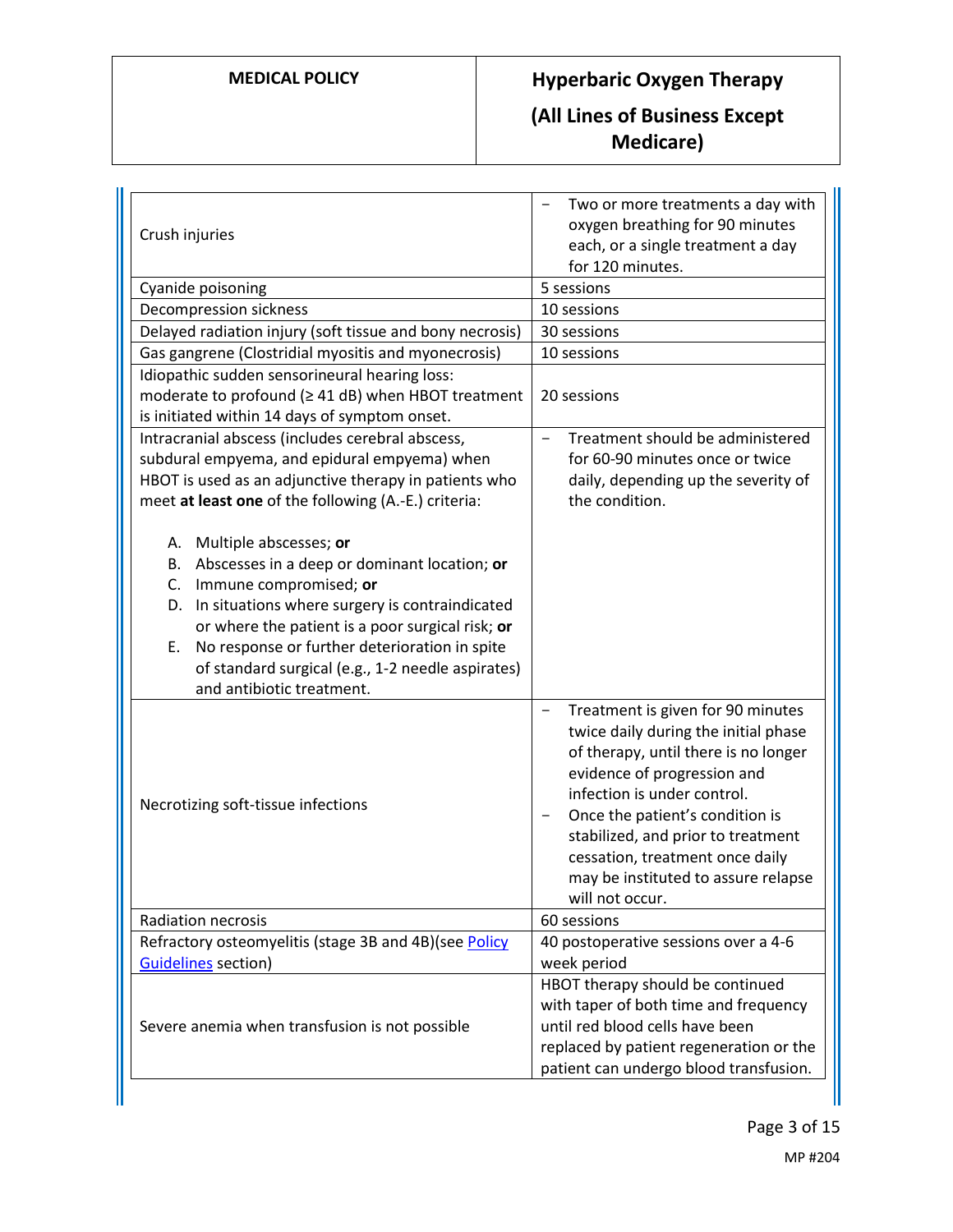II. Hyperbaric oxygen therapy is considered **investigational and is not covered** when criterion I. above is not met, including, but not limited to any of the following:

- A. Acute coronary syndrome
- B. Acute ischemic stroke
- C. Acute surgical and traumatic wounds
- D. AIDS/HIV
- E. Alzheimer's disease
- F. Asthma
- G. Autism Spectrum Disorder
- H. Bell's Palsy
- I. Blindness
- J. Brain injury including traumatic (TBI) and chronic brain injury
- K. Cerebral Palsy
- L. Concurrent treatment with other non-standard wound care (e.g., wound vac, negative pressure wound therapy)
- M. Delayed onset muscle soreness and closed soft tissue injury
- N. Depression
- O. Fracture healing
- P. Headache- migraine and cluster
- Q. Heart disease
- R. Hepatitis
- S. Lower extremity injury (e.g., sprain, tendonitis, fracture, dislocation)
- T. Multiple Sclerosis
- U. Non-healing lower extremity wound (e.g., ischemic ulcer) with no arterial blood flow
- V. Otitis externa
- W. Parkinson's disease
- X. Perianal fistulas
- Y. Posttraumatic stress disorder and acute stress disorder
- Z. Pressure ulcers
- AA. Shoulder injury
- BB. Spinal cord injury
- CC. Tumor sensitization to radiotherapy
- DD.Vascular dementia
- EE. Venous ulcers
- FF. Wound caused by or not healing due to a foreign body reaction (e.g., mesh, suture)
- <span id="page-3-0"></span>III. Topical hyperbaric oxygen therapy is considered **not medically necessary and is not covered** for all indications.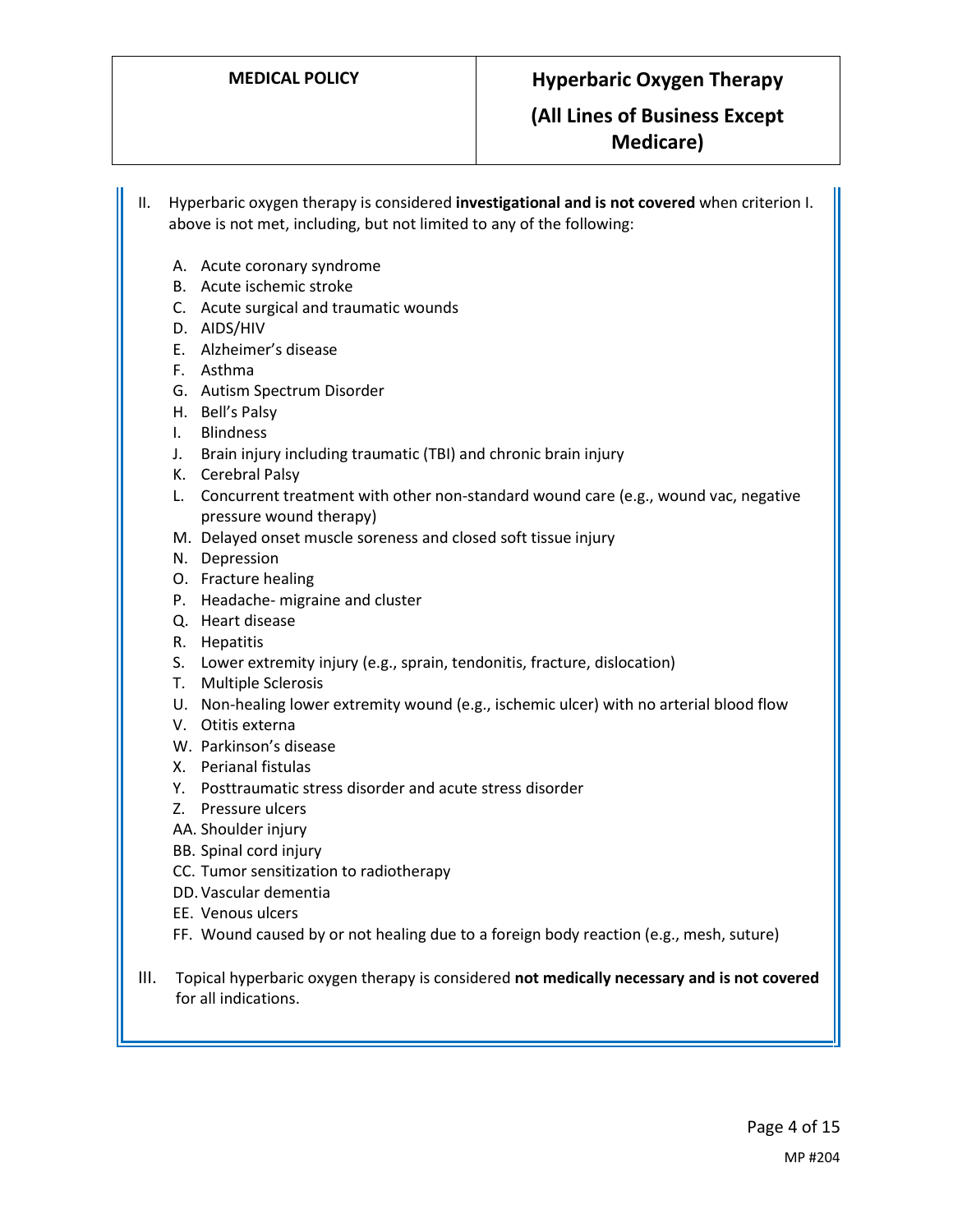## **POLICY GUIDELINES**

## **Wagner Grading System for Diabetic Foot Infections<sup>3</sup>**

- Grade 0 Intact Skin
- Grade 1 Superficial ulcer of skin or subcutaneous tissue
- Grade 2 Ulcers extend into tendon, bone, or capsule
- Grade 3 Deep ulcer with osteomyelitis, or abscess
- Grade 4 Gangrene of toes or forefoot
- Grade 5 Midfoot or hindfoot gangrene

### **Standard Wound Therapy<sup>1</sup>**

Defined as 30 days of treatment including assessment and correction of vascular abnormalities, optimization of nutritional status and glucose control, debridement, moist wound dressing, off-loading, and treatment of infection.

### **Osteomyelitis Staging<sup>4</sup>**

### *Anatomic type*

**Stage 1:** Medullary osteomyelitis

Medullary osteomyelitis denotes infection confined to the intramedullary surfaces of the bone. Hematogenous osteomyelitis and infected intramedullary rods are examples of this anatomic type.

**Stage 2:** Superficial osteomyelitis

Superficial osteomyelitis is a true contiguous focus infection of bone; it occurs when an exposed infected necrotic surface of bone lies at the base of a soft-tissue wound.

**Stage 3:** Localized osteomyelitis

Localized osteomyelitis is usually characterized by a full thickness, cortical sequestration which can be removed surgically without compromising bony stability.

**•** Stage 4: Diffuse osteomyelitis

Diffuse osteomyelitis is a through-and-through process that usually requires an intercalary resection of the bone to arrest the disease process. Diffuse osteomyelitis includes those infections with a loss of bony stability either before or after debridement surgery.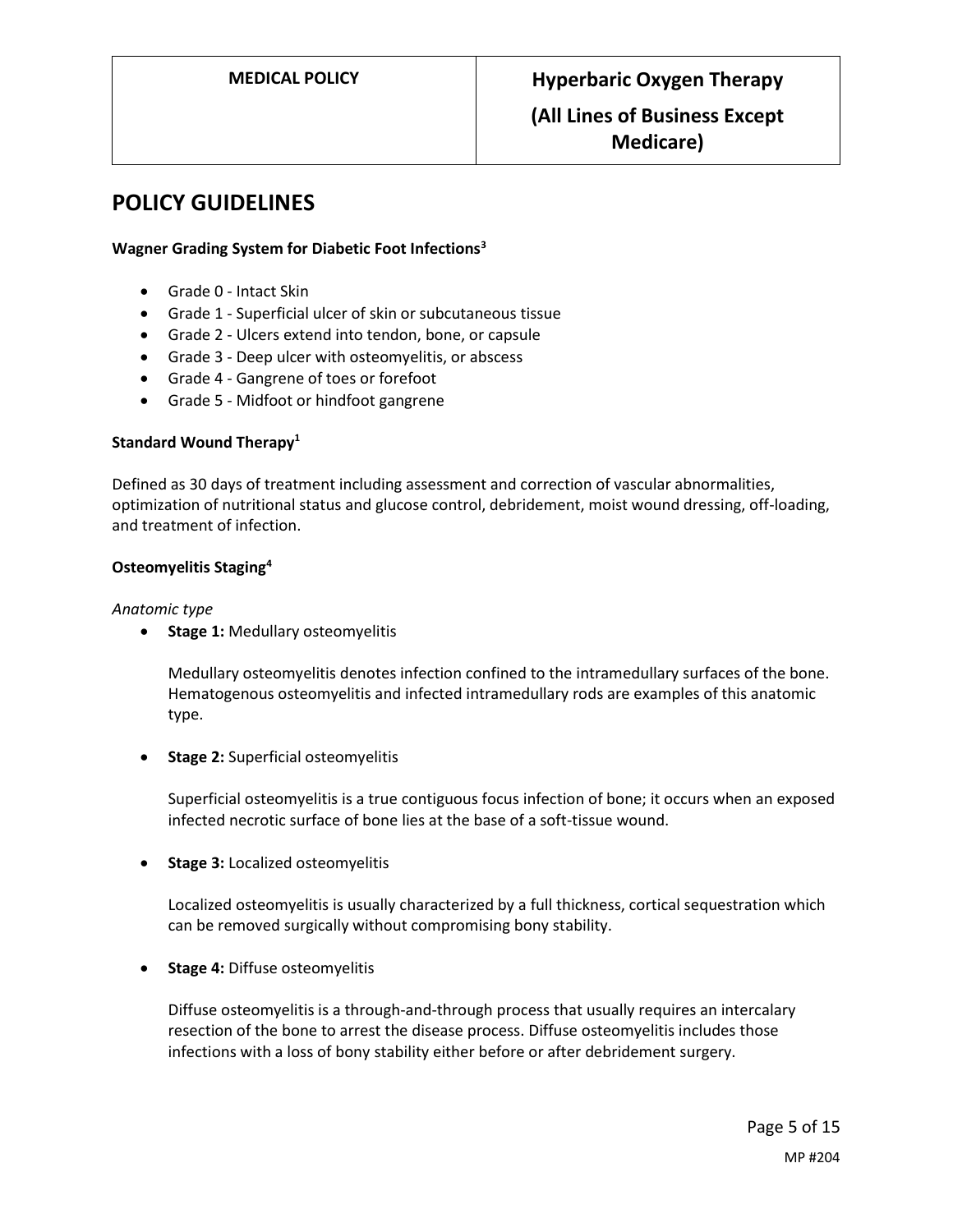## *Physiologic class of host*

- **Class A** denotes a normal host
- **Class B** denotes a host with systemic compromise, local compromise, or both
- **Class C** denotes a host for whom the morbidity of treatment is worse than that imposed by the disease itself

# **CPT/HCPCS CODES**

| <b>All Lines of Business</b> |                                                                                                                               |  |
|------------------------------|-------------------------------------------------------------------------------------------------------------------------------|--|
|                              | <b>Prior Authorization Required</b>                                                                                           |  |
| 99183                        | Physician or other qualified health care professional attendance and supervision of<br>hyperbaric oxygen therapy, per session |  |
| G0277                        | Hyperbaric oxygen under pressure, full body chamber, per 30 minute interval                                                   |  |
| <b>Not Covered</b>           |                                                                                                                               |  |
| A4575                        | Topical hyperbaric oxygen chamber, disposable                                                                                 |  |
| E0446                        | Topical oxygen delivery system, not otherwise specified, includes all supplies and<br>accessories                             |  |

# **DESCRIPTION**

## **Hyperbaric Oxygen Therapy (HBOT)**

The Undersea and Hyperbaric Medical Society (UHMS) defines hyperbaric oxygen therapy (HBOT) as "an intervention in which an individual breathes near 100% oxygen intermittently while inside a hyperbaric chamber that is pressurized to greater than sea level pressure."<sup>2</sup> For certain indications, HBOT is the primary treatment modality while in other indications it is an adjunctive treatment to surgical or pharmacological interventions. Clinical treatments may take place in a Class A (multi-chamber) or Class B (mono-chamber) system. A Class A system holds two or more people while a Class B system holds only the patient.

| <b>UHMS Indication</b>             | <b>Description</b>                                                                                                         |
|------------------------------------|----------------------------------------------------------------------------------------------------------------------------|
| Acute thermal burn injury          | Anatomic, physiologic, endocrinologic, and immunologic alterations<br>due to a burn injury. <sup>5</sup>                   |
| Air or gas embolism                | When one or more air bubbles enter a vein or artery and block it. <sup>6</sup>                                             |
| Diabetic lower extremity<br>wounds | An open sore or ulcer, most commonly located on the bottom of the<br>foot, caused by diabetes-related circulatory issues.7 |
| Carbon monoxide poisoning          | Carbon monoxide is an odorless, colorless gas that can be deadly<br>upon exposure. <sup>8</sup>                            |

Page 6 of 15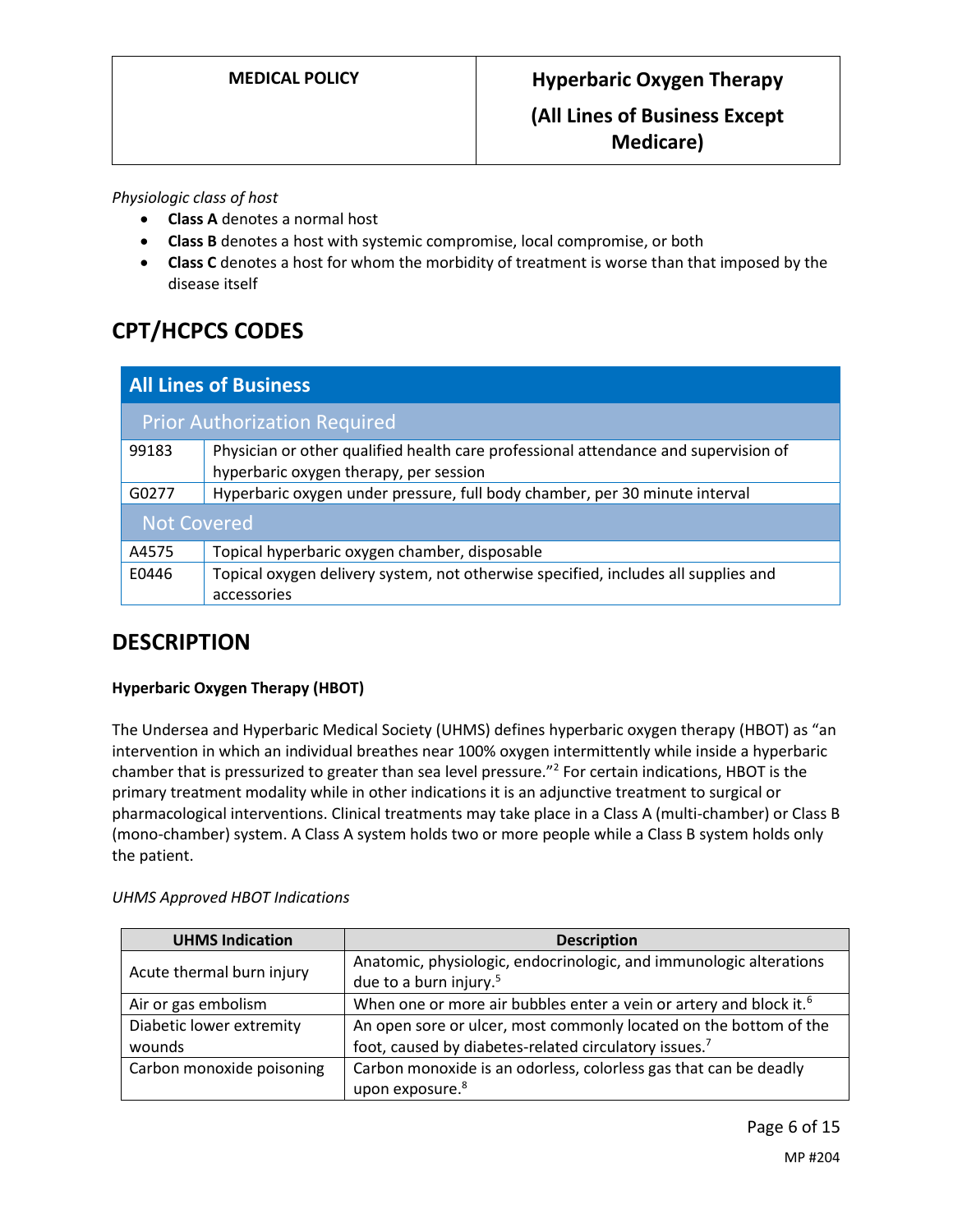# **MEDICAL POLICY Hyperbaric Oxygen Therapy (All Lines of Business Except Medicare)**

| <b>Central Retinal Artery</b>  | A disease of the eye where the flow of blood through the central                                     |
|--------------------------------|------------------------------------------------------------------------------------------------------|
| Occlusion (CRAO)               | retinal artery is blocked (occluded). <sup>9</sup>                                                   |
|                                | A condition that occurs when pressure within the muscles builds to                                   |
| Compartment syndrome           | dangerous levels. This pressure can decrease blood flow, which                                       |
|                                | prevents nourishment and oxygen from reaching nerve and muscle                                       |
|                                | cells. <sup>10</sup>                                                                                 |
|                                | Skin grafts and flaps is a technique used in reconstructive surgery                                  |
| Compromised skin grafts and    | where a type of tissue is lifted from a donor site and moved to a                                    |
| flaps                          | recipient site. In tissue compromised by irradiation or decreased                                    |
|                                | oxygen supply, HBOT is used to maximize viability of the graft or                                    |
|                                | flap. <sup>11</sup>                                                                                  |
|                                | An injury that occurs when force or pressure is put on a body part.                                  |
| Crush injuries                 | This injury happens when part of the body is compressed between                                      |
|                                | two heavy objects. <sup>12</sup>                                                                     |
|                                | Cyanide toxicity is a rare form of poisoning due to exposure to                                      |
| Cyanide poisoning              | cyanide. Cyanide exposure occurs relatively frequently in patients                                   |
|                                | with smoke inhalation. <sup>13</sup>                                                                 |
|                                | Injuries caused by a rapid increase in the pressure that surrounds you,                              |
| Decompression sickness         | of either air or water. It occurs most commonly in scuba or deep-sea                                 |
|                                | divers, although it also can occur during high-altitude or                                           |
|                                | unpressurized air travel. <sup>14</sup>                                                              |
| Gas gangrene                   | A highly lethal soft tissue infection of skeletal muscle caused by toxin                             |
|                                | and gas producing Clostridium bacteria species. <sup>15</sup>                                        |
| Intracranial abscess (includes |                                                                                                      |
| cerebral abscess, subdural     | A collection of pus, immune cells, and other material in the brain,                                  |
| empyema, and epidural          | usually from a bacterial or fungal infection. <sup>16</sup>                                          |
| empyema)                       |                                                                                                      |
| Necrotizing soft-tissue        | A rare but severe type of bacterial infection that can destroy the                                   |
| infections                     | muscles, skin, and underlying tissue. <sup>17</sup>                                                  |
| Radiation necrosis             | Damage done to non-osseous tissues by ionizing radiation during the                                  |
|                                | course of radiotherapy for cancer. <sup>18</sup>                                                     |
| Refractory osteomyelitis       | A bone infection that has not responded to appropriate medical                                       |
| (stage 3B and 4B)              | treatment (refractory). <sup>19</sup>                                                                |
| Severe anemia when             | Hemoglobin concentrations below 8.0 g/dL. <sup>20</sup> Some religions prevent                       |
| transfusion is not possible    | people from receiving blood transfusions.                                                            |
| Idiopathic sudden              |                                                                                                      |
| sensorineural hearing loss     | Unexplained unilateral hearing loss with onset over a period of less<br>than 72 hours. <sup>21</sup> |
| (ISSHL)                        |                                                                                                      |

## **Topical Oxygen Therapy (TOT)**

TOT is intended to increase wound oxygenation and promote wound healing. There are two types of TOT: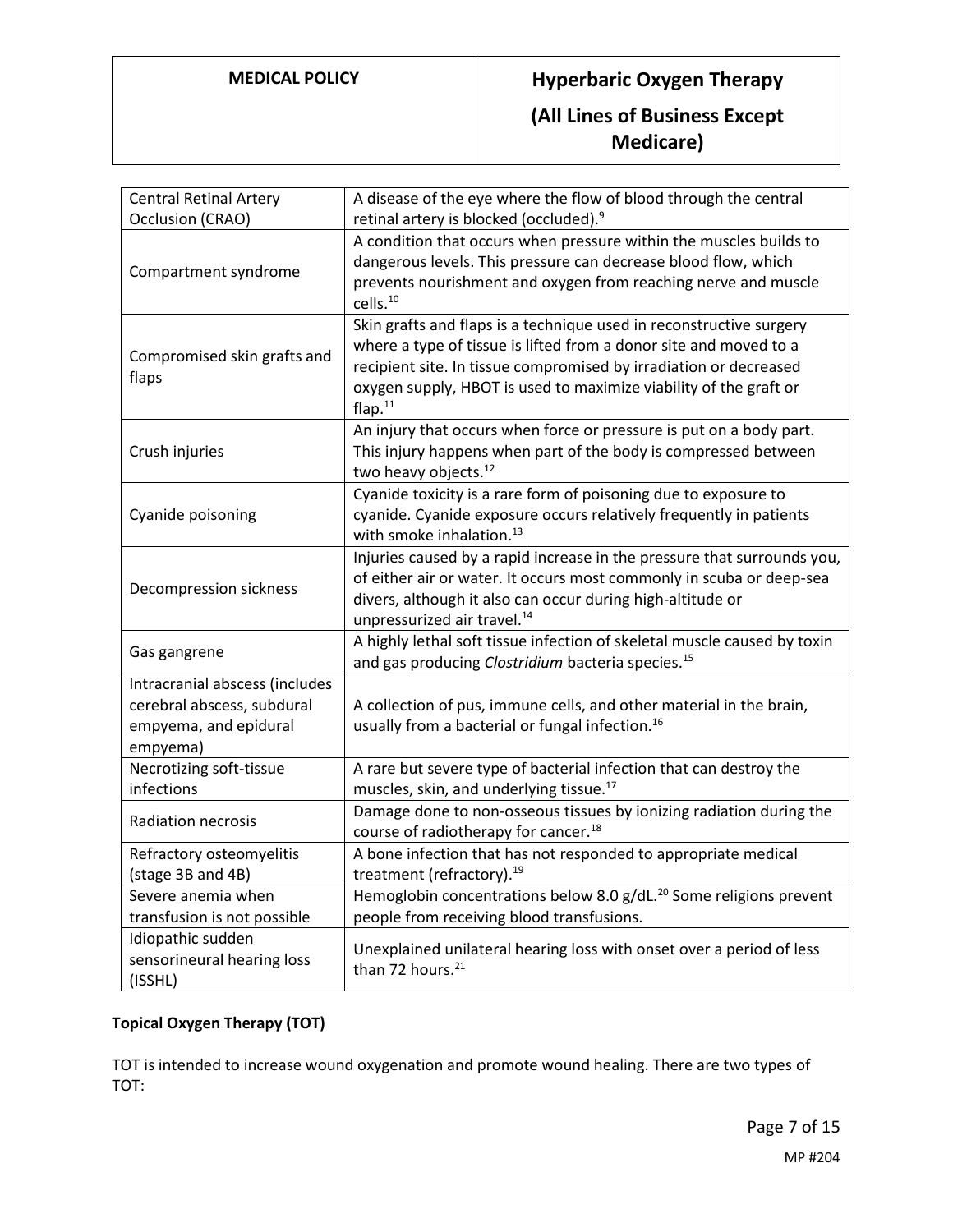- Hyperbaric TOT (HTOT): "The affected limb is enclosed in a chamber or gas-impermeable bag, and the chamber is filled with oxygen pressurized slightly above atmospheric pressure. HTOT requires patient immobility during in-clinic treatment sessions, which may last 90 minutes once per day for weeks."<sup>22</sup>
- Continuous TOT (CTOT): An alternative to HTOT that does not require patient immobilization or in-clinic administration. CTOT can also be used at the same time as dressings an offloading. "A portable oxygen concentrator refines and delivers atmospheric (normobaric) oxygen to the wound site through a cannula."<sup>22</sup>

# **REVIEW OF EVIDENCE**

The medically necessary indications for hyperbaric oxygen therapy is based on the Undersea and Hyperbaric Medical Society's (UHMS) Hyperbaric Oxygen Therapy Indications: 13<sup>th</sup> Edition.<sup>1,2</sup> Therefore, an evidence review was not conducted for these indications.

A review of the ECRI, Hayes, Cochrane, and PubMed databases was conducted regarding the use of hyperbaric oxygen therapy for indications not included in the UHMS recommendation. A review of evidence was also conducted for the use of topical hyperbaric oxygen therapy. Below is a summary of the available evidence identified through April 2021.

## **Investigational Indications for Hyperbaric Oxygen Therapy**

All of the following purported indications for hyperbaric oxygen therapy (HBOT) are considered investigational. This investigational stance is supported by one, or more, of the following (1) a Cochrane systematic review (2) an evidence-based clinical practice guideline, and/or (3) an FDA consumer warning against the use of HBOT for that indication. See the associated reference for more information.

- Acute coronary syndrome<sup>23,24</sup>
- $\bullet$  Acute ischemic stroke<sup>25,26</sup>
- Acute surgical and traumatic wounds<sup>27</sup>
- $\bullet$  AIDS/HIV<sup>25</sup>
- $\bullet$  Alzheimer's disease<sup>25</sup>
- $\bullet$  Asthma<sup>25</sup>
- $\bullet$  Autism Spectrum Disorder<sup>28,29</sup>
- $\bullet$  Bell's Palsv<sup>24,25,30</sup>
- **•** Brain injury including traumatic (TBI) and chronic brain injury<sup>24,25,31</sup>
- Cerebral Palsy<sup>25</sup>
- $\bullet$  Delayed onset muscle soreness and closed soft tissue injury<sup>32</sup>
- $\bullet$  Depression<sup>25</sup>
- Fracture healing<sup>24,33</sup>
- Headache- migraine and cluster<sup>24,25,34</sup>
- Heart disease<sup>25</sup>
- Hepatitis<sup>25</sup>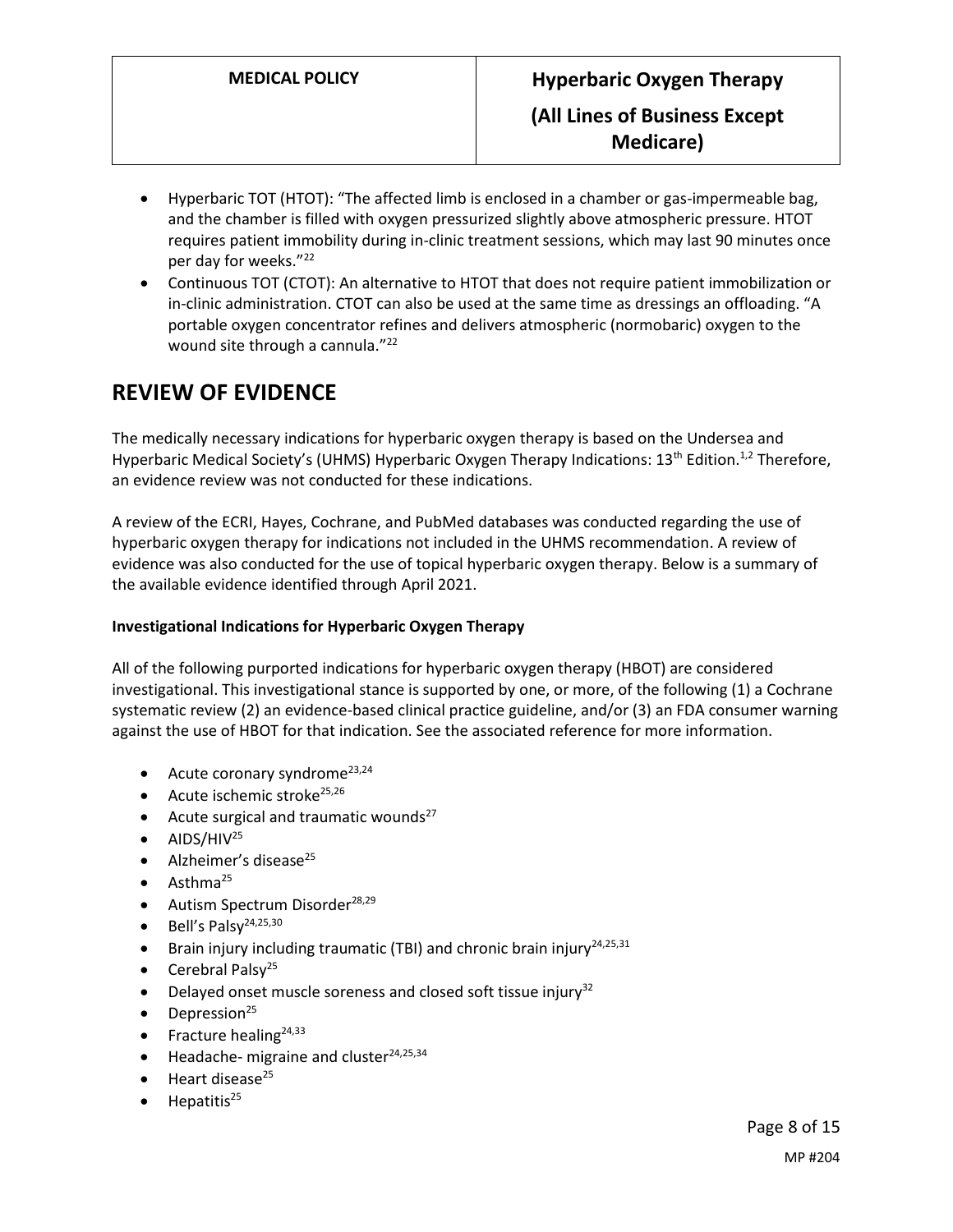- Lower extremity injury (e.g., sprain, tendonitis, fracture, dislocation)<sup>35</sup>
- Multiple Sclerosis<sup>25,36</sup>
- $\bullet$  Otitis externa<sup>24,37</sup>
- Parkinson's disease<sup>25</sup>
- Posttraumatic stress disorder and acute stress disorder<sup>38</sup>
- Pressure ulcers<sup>39</sup>
- Shoulder injury<sup>40</sup>
- Spinal cord injury<sup>25</sup>
- $\bullet$  Tumor sensitization to radiotherapy<sup>41</sup>
- $\bullet$  Vascular dementia<sup>24,42</sup>
- Venous ulcers<sup>24</sup>

## **Topical Hyperbaric Oxygen Therapy**

As indicated by the evidence review, topical hyperbaric oxygen therapy (HBOT) has been predominantly investigated as a treatment of chronic wounds.<sup>43-52</sup> In 2021, Hayes updated an evidence review evaluating topical oxygen therapy for chronic wound healing.<sup>22</sup> The review identified three randomized controlled trials (RCT) as eligible for inclusion. Sample sizes ranged from 20 to 130 patients and followup times varied from 8 to 12 weeks. Outcomes of interest included complete wound healing, time to complete wound healing, and complications.

The results indicated that topical hyperbaric oxygen therapy may provide an incremental benefit to standard wound care for healing chronic diabetic foot ulcers that have failed to respond to wound care alone. However, not all studies reported a benefit and there is still insufficient outcome and safety data to inform meaningful conclusions. Additionally, all studies evaluated topical HBOT for chronic diabetic foot ulcers; therefore, the evidence is insufficient to inform evidence-based conclusions regarding topical HBOT for other types of chronic wounds.

Hayes determined the available evidence to be of low quality. Hayes concluded the following ratings:

- D2 (insufficient evidence)—For the use of continuous topical oxygen therapy in adults with diabetes-related foot ulcers that are refractory to standard wound care.
- D2 (insufficient evidence)—For the use of continuous topical oxygen therapy for any other chronic wound type other than DFU.
- D2 (insufficient evidence)—For the use of hyperbaric topical oxygen therapy for any chronic wound type.<sup>22</sup>

# **CLINICAL PRACTICE GUIDELINES**

### Undersea and Hyperbaric Medical Society (UHMS)

The UHMS 2019 Hyperbaric Oxygen Therapy Indications recommends the following (A.-Q.) indications and treatment guidelines for systemic hyperbaric oxygen therapy (HBOT).<sup>1,2</sup>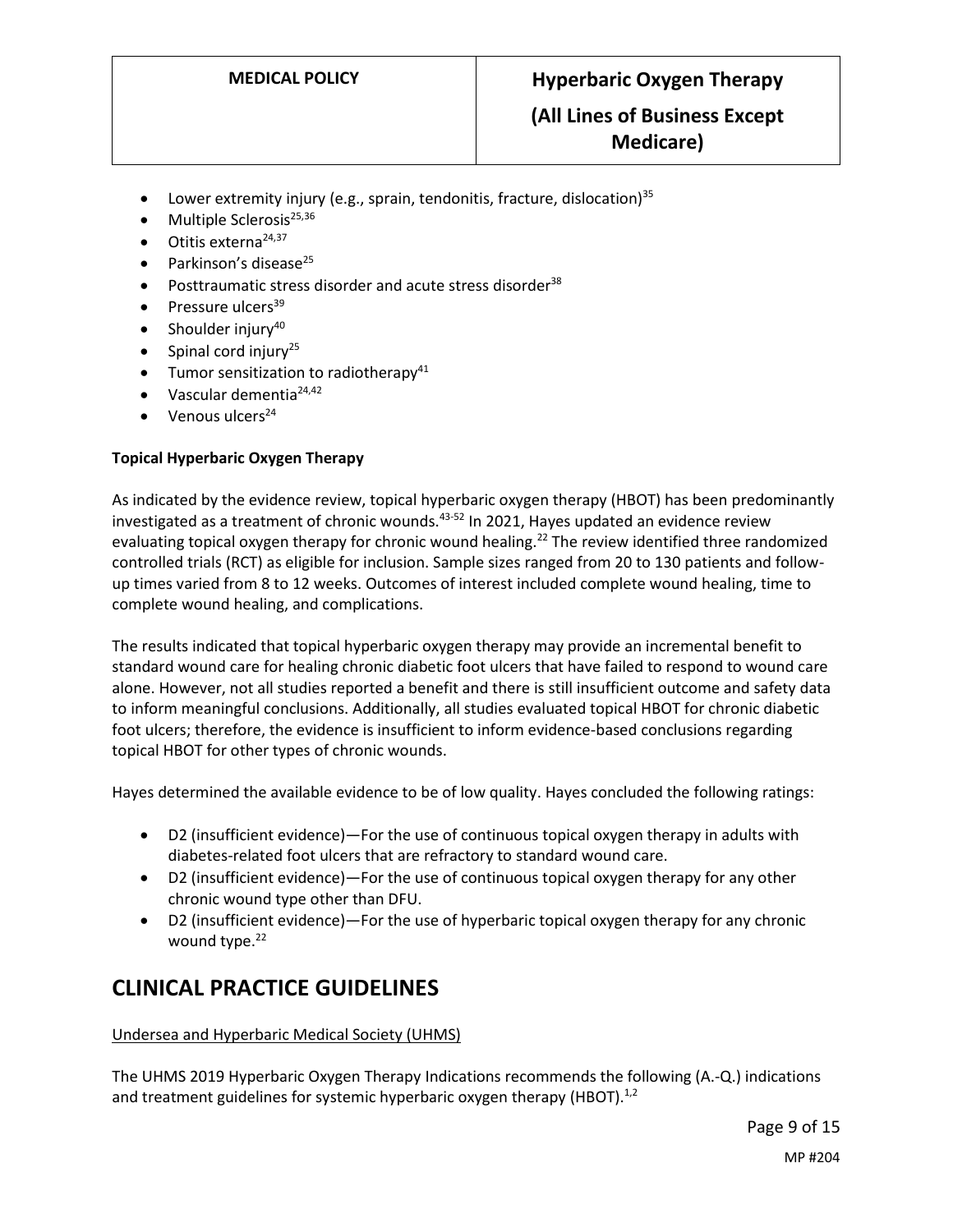## **(All Lines of Business Except Medicare)**

- Air or gas embolism
- Carbon monoxide poisoning
- Carbon monoxide poisoning complicated by cyanide poisoning
- Central retinal artery occlusion
- Clostridial myositis and myonecrosis (gas gangrene)
- Crush injury, compartment syndrome, and other acute traumatic ischemias
- Decompression sickness
- Enhancement of healing in select problem wounds
- Exceptional blood loss (severe anemia)
- Intracranial abscess
- Necrotizing soft tissue infections
- Osteomyelitis (refractory)
- Delayed radiation injury (soft tissue and bony necrosis)
- Skin grafts and flaps (compromised)
- Thermal burns (acute)
- Idiopathic sudden sensorineural hearing loss

### National Institute for Health and Care Excellence (NICE)

In 2014, the NICE published a guideline on prevention and management of pressure ulcers.<sup>53</sup> As part of these recommendations, investigators recommended that HBO not be used as a treatment modality for pressure ulcers in adults, children, infants or neonates. No randomized controlled trials were identified evaluating HBO for pressure ulcers.

# **POLICY SUMMARY**

The medically necessary indications for hyperbaric oxygen therapy are based on the Undersea and Hyperbaric Medical Society's (UHMS) Hyperbaric Oxygen Therapy Indications: 14<sup>th</sup> Edition. Additionally, the FDA follows UHMS for determining the FDA-approved indications for HBOT. There are numerous investigational indications for hyperbaric oxygen therapy. There is insufficient published evidence to adequately evaluate the efficacy and/or safety of these indications. Additional good-quality research, as well as approval by the UHMS and FDA, is required to support other purported indications for HBOT. There is also insufficient evidence to permit reliable conclusions regarding topical HBOT. Further studies of good methodological quality are required to establish the efficacy and safety of topical HBOT. Additional studies also need to demonstrate an improvement in patient health outcomes with topical HBOT compared to standard, systemic HBOT.

# **INSTRUCTIONS FOR USE**

Company Medical Policies serve as guidance for the administration of plan benefits. Medical policies do not constitute medical advice nor a guarantee of coverage. Company Medical Policies are reviewed annually and are based upon published, peer-reviewed scientific evidence and evidence-based clinical practice guidelines that are available as of the last policy update. The Companies reserve the right to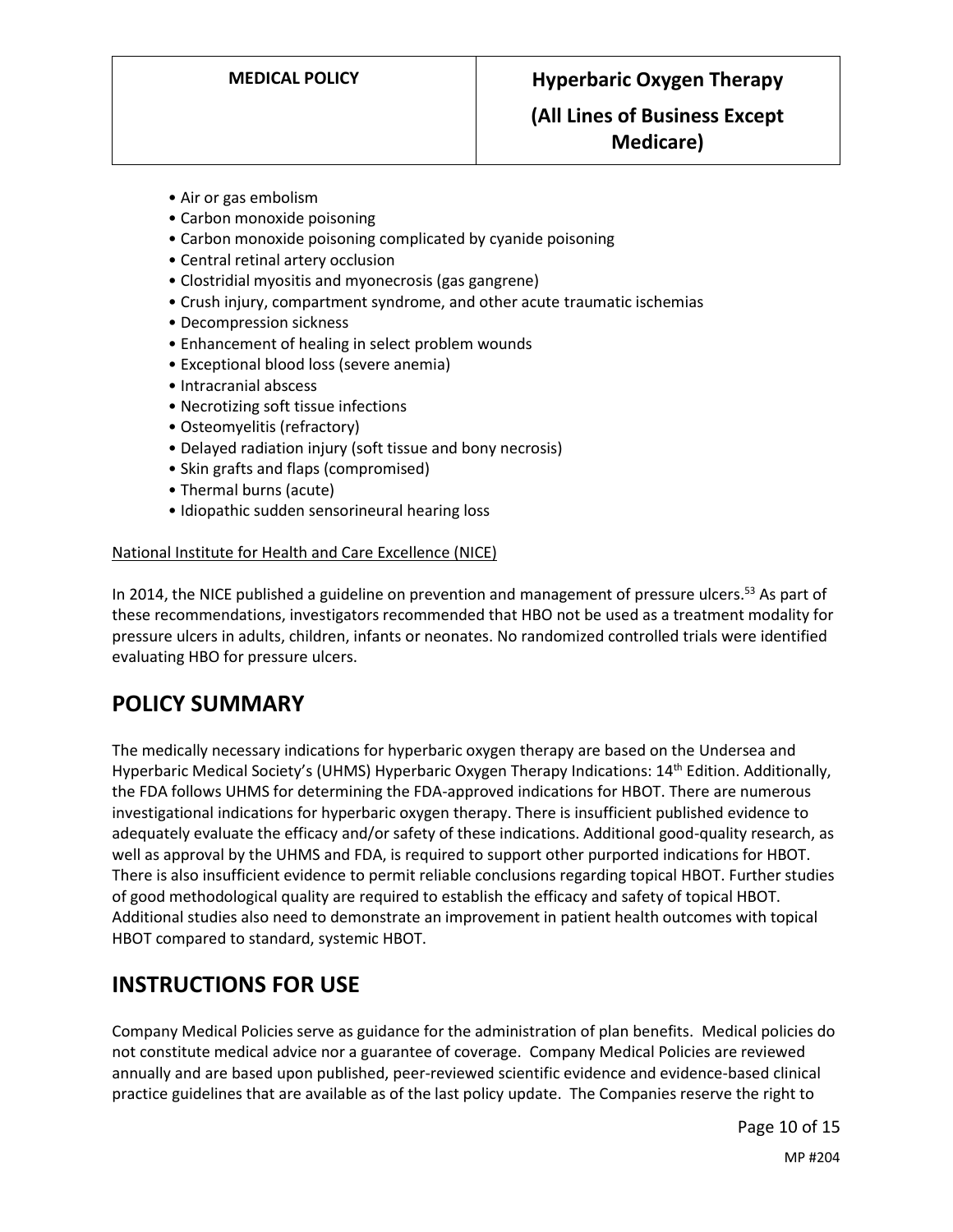determine the application of Medical Policies and make revisions to Medical Policies at any time. Providers will be given at least 60-days notice of policy changes that are restrictive in nature.

The scope and availability of all plan benefits are determined in accordance with the applicable coverage agreement. Any conflict or variance between the terms of the coverage agreement and Company Medical Policy will be resolved in favor of the coverage agreement.

# **REGULATORY STATUS**

### U.S. Food and Drug Administration (FDA)

The FDA approved indications for hyperbaric oxygen therapy (HBOT) are based on the Undersea and Hyperbaric Medical Society (UHMS) recommended indications for HBOT.<sup>54</sup> Therefore, HBOT is FDAapproved for the following indications:

- Acute Thermal Burn Injury
- Air or Gas Embolism
- Arterial Insufficiencies
- Carbon Monoxide Poisoning
- Central Retinal Artery Occlusion (CRAO)
- Compartment syndrome
- Compromised Skin Grafts and Flaps
- Crush Injuries
- Cyanide Poisoning Decompression Sickness
- Gas Gangrene
- Intracranial Abscess (includes cerebral abscess, subdural empyema, and epidural empyema )
- Necrotizing Soft-Tissue Infections
- Radiation Necrosis
- Refractory Osteomyelitis
- **•** Severe Anemia
- Idiopathic Sudden Sensorineural Hearing Loss (ISSHL)

### Mental Health Parity Statement

Coverage decisions are made on the basis of individualized determinations of medical necessity and the experimental or investigational character of the treatment in the individual case. In cases where medical necessity is not established by policy for specific treatment modalities, evidence not previously considered regarding the efficacy of the modality that is presented shall be given consideration to determine if the policy represents current standards of care.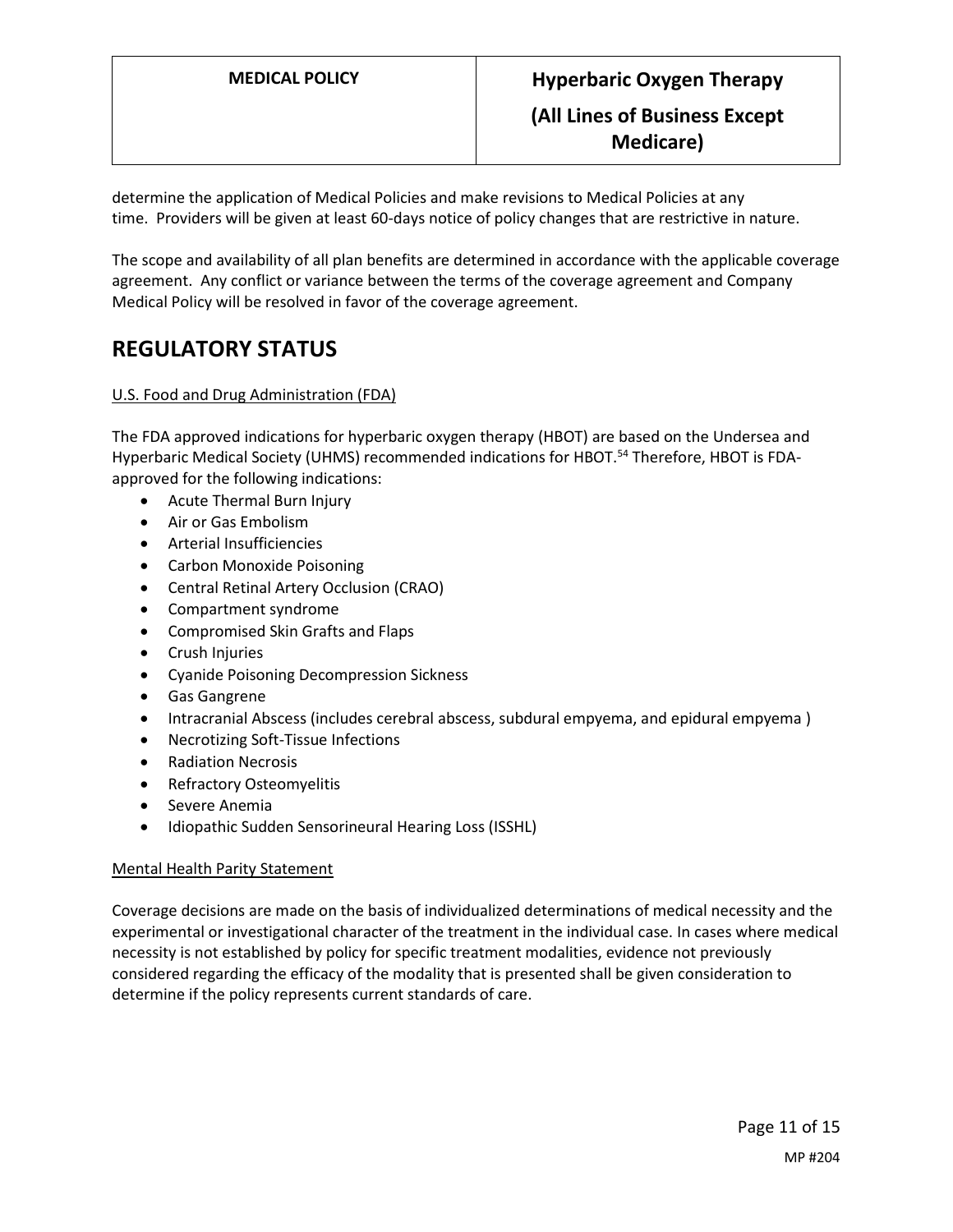# **REFERENCES**

- 1. Undersea and Hyperbaric Medical Society. *Hyperbaric Oxygen Therapy Indications: The Hyperbaric Oxygen Therapy Committee Report.* Best Publishing Company; 2019.
- 2. Richard E. Moon. Undersea and Hyperbaric Oxygen Medical Society: Hyperbaric Oxygen Therapy Indications 14th Edition - Background and References. [https://www.uhms.org/images/UHMS-](https://www.uhms.org/images/UHMS-Reference-Material.pdf)[Reference-Material.pdf.](https://www.uhms.org/images/UHMS-Reference-Material.pdf) Published 2019. Accessed 4/30/2021.
- 3. Wheeless' Textbook of Orthopedics. [http://www.wheelessonline.com/ortho/wagner\\_grading\\_system\\_for\\_diabetic\\_foot\\_infections.](http://www.wheelessonline.com/ortho/wagner_grading_system_for_diabetic_foot_infections) Accessed 4/30/2021.
- 4. The Osteomyelitis Center of Central Florida: Staging System for Long Bone Osteomyelitis. [https://www.osteomyelitiscenter.com/staging-of-osteomyelitis.html.](https://www.osteomyelitiscenter.com/staging-of-osteomyelitis.html) Accessed 4/30/2021.
- 5. Garner WL, Magee W. Acute burn injury. *Clinics in plastic surgery.* 2005;32(2):187-193
- 6. Healthline: What is an air embolism? [https://www.healthline.com/health/air-embolism.](https://www.healthline.com/health/air-embolism) Published 2017. Accessed 4/30/2021.
- 7. Memorial Herman Wound Care: Diabetic Wounds of the Lower Extremities. [http://www.memorialhermann.org/wound-care/diabetic-foot-wounds/.](http://www.memorialhermann.org/wound-care/diabetic-foot-wounds/) Accessed 4/30/2021.
- 8. The Centers for Disease Control and Prevention: Carbon Monoxide Poisoning. [https://www.cdc.gov/co/faqs.htm.](https://www.cdc.gov/co/faqs.htm) Accessed 4/30/2021.
- 9. Medscape: Central Retinal Artery Occlusion[. https://emedicine.medscape.com/article/1223625](https://emedicine.medscape.com/article/1223625-overview) [overview.](https://emedicine.medscape.com/article/1223625-overview) Accessed 4/30/2021.
- 10. American Academy of Orthopedic Surgeons (AAOS): Compartment Syndrome. [https://orthoinfo.aaos.org/en/diseases--conditions/compartment-syndrome/.](https://orthoinfo.aaos.org/en/diseases--conditions/compartment-syndrome/) Accessed 4/30/2021.
- 11. Undersea and Hyperbaric Medical Society. Compromised Skin Graft or Flaps. [https://www.uhms.org/12-compromised-grafts-and-flaps.html.](https://www.uhms.org/12-compromised-grafts-and-flaps.html) Accessed 4/30/2021.
- 12. Medline Plus: Crush Injruy. [https://medlineplus.gov/ency/article/000024.htm.](https://medlineplus.gov/ency/article/000024.htm) Accessed 4/30/2021.
- 13. Medscape: Cyanide Toxicity. [https://emedicine.medscape.com/article/814287-overview.](https://emedicine.medscape.com/article/814287-overview) Accessed 4/30/2021.
- 14. Harvard Health Publishing. Harvard Medical School: Decompression Sickness. Published: January, 2019. [https://www.health.harvard.edu/a\\_to\\_z/decompression-sickness-a-to-z.](https://www.health.harvard.edu/a_to_z/decompression-sickness-a-to-z) Accessed 4/30/2021.
- 15. Shahab Qureshi M, FACP. Medscape: Clostridial Gas Gangrene. [https://emedicine.medscape.com/article/214992-overview.](https://emedicine.medscape.com/article/214992-overview) Published 2017. Accessed 4/30/2021.
- 16. Medline Plus: Brain Abscess. [https://medlineplus.gov/ency/article/000783.htm.](https://medlineplus.gov/ency/article/000783.htm) Accessed 4/30/2021.
- 17. Medline Plus: Necrotizing Soft Tissue Infection. [https://medlineplus.gov/ency/article/001443.htm.](https://medlineplus.gov/ency/article/001443.htm) Accessed 4/30/2021.
- 18. American College of Hyperbaric Medicine: Radiation Necrosis. [http://achm.org/soft-tissue](http://achm.org/soft-tissue-radionecrosis/)[radionecrosis/.](http://achm.org/soft-tissue-radionecrosis/) Accessed 4/30/2021.
- 19. Undersea and Hyperbaric Medical Society. Osteomyelitis (Refractory). [https://www.uhms.org/10-osteomyelitis-refractory.html.](https://www.uhms.org/10-osteomyelitis-refractory.html) Accessed 4/30/2021.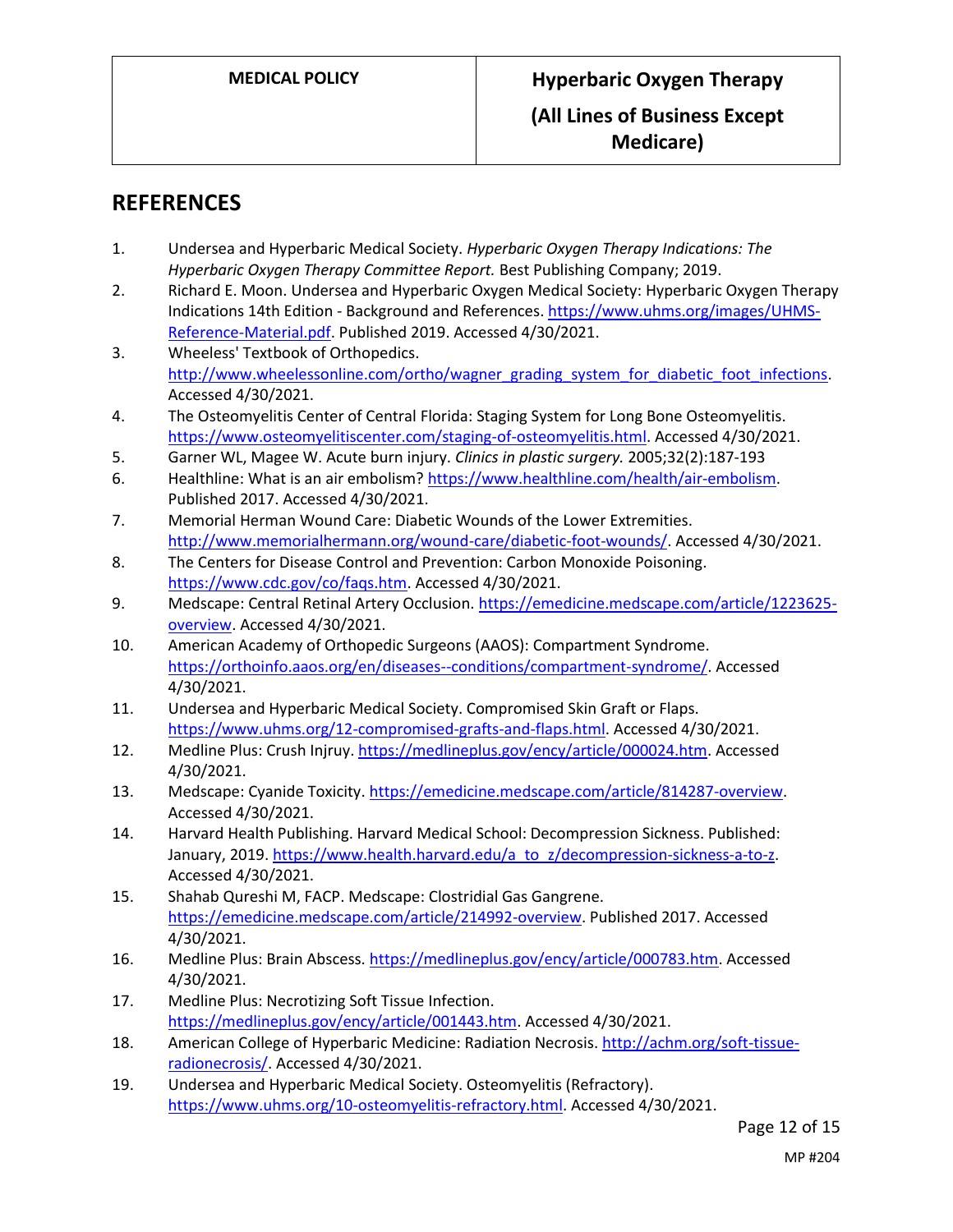- 20. University of Maryland Medical Center: Anemia[. https://www.umms.org/ummc/health](https://www.umms.org/ummc/health-services/shock-trauma/services/hyperbaric-medicine?si=ummc)[services/shock-trauma/services/hyperbaric-medicine?si=ummc.](https://www.umms.org/ummc/health-services/shock-trauma/services/hyperbaric-medicine?si=ummc) Accessed 4/30/2021.
- 21. Rauch SD. Clinical practice. Idiopathic sudden sensorineural hearing loss. *The New England journal of medicine.* 2008;359(8):833-840
- 22. Hayes Inc. Topical Oxygen Therapy for Chronic Wound Healing. [https://evidence.hayesinc.com/report/dir.topicaloxwound311?\\_ga=2.57821801.296794708.159](https://evidence.hayesinc.com/report/dir.topicaloxwound311?_ga=2.57821801.296794708.1590494915-1995923823.1570058383) [0494915-1995923823.1570058383.](https://evidence.hayesinc.com/report/dir.topicaloxwound311?_ga=2.57821801.296794708.1590494915-1995923823.1570058383) Published 2017 (updated 2021). Accessed 4/30/2021.
- 23. Bennett MH, Lehm JP, Jepson N. Hyperbaric oxygen therapy for acute coronary syndrome. *The Cochrane database of systematic reviews.* 2015(7):Cd004818
- 24. Health Evidence Review Commission (HERC) Coverage Guidance: Indications for Hyperbaric Oxygen Therapy[. https://www.oregon.gov/oha/HPA/DSI-](https://www.oregon.gov/oha/HPA/DSI-HERC/EvidenceBasedReports/Indications-for-HBOT.pdf)[HERC/EvidenceBasedReports/Indications-for-HBOT.pdf.](https://www.oregon.gov/oha/HPA/DSI-HERC/EvidenceBasedReports/Indications-for-HBOT.pdf) Published 2014. Accessed 4/30/2021.
- 25. U.S. Food and Drug Adminstration Consumer Alert: Hyperbaric Oxygen Therapy. [https://www.fda.gov/forconsumers/consumerupdates/ucm364687.htm.](https://www.fda.gov/forconsumers/consumerupdates/ucm364687.htm) Accessed 4/30/2021.
- 26. Bennett MH, Weibel S, Wasiak J, Schnabel A, French C, Kranke P. Hyperbaric oxygen therapy for acute ischaemic stroke. *The Cochrane database of systematic reviews.* 2014(11):Cd004954
- 27. Eskes A, Vermeulen H, Lucas C, Ubbink DT. Hyperbaric oxygen therapy for treating acute surgical and traumatic wounds. *The Cochrane database of systematic reviews.* 2013(12):Cd008059
- 28. Xiong T, Chen H, Luo R, Mu D. Hyperbaric oxygen therapy for people with autism spectrum disorder (ASD). *The Cochrane database of systematic reviews.* 2016;10:Cd010922
- 29. National Institute for Health and Care Excellence. Autism: The Management and Support of Children and Young People on the Autism Spectrum Web site. [https://www.ncbi.nlm.nih.gov/pubmed/26065058.](https://www.ncbi.nlm.nih.gov/pubmed/26065058) Published 2013. Accessed
- 30. Holland NJ, Bernstein JM, Hamilton JW. Hyperbaric oxygen therapy for Bell's palsy. *The Cochrane database of systematic reviews.* 2012(2):Cd007288
- 31. Bennett MH, Trytko B, Jonker B. Hyperbaric oxygen therapy for the adjunctive treatment of traumatic brain injury. *The Cochrane database of systematic reviews.* 2012;12:Cd004609
- 32. Bennett M, Best TM, Babul S, Taunton J, Lepawsky M. Hyperbaric oxygen therapy for delayed onset muscle soreness and closed soft tissue injury. *The Cochrane database of systematic reviews.* 2005(4):Cd004713
- 33. Bennett MH, Stanford RE, Turner R. Hyperbaric oxygen therapy for promoting fracture healing and treating fracture non-union. *The Cochrane database of systematic reviews.*  2012;11:Cd004712
- 34. Bennett MH, French C, Schnabel A, Wasiak J, Kranke P, Weibel S. Normobaric and hyperbaric oxygen therapy for the treatment and prevention of migraine and cluster headache. *The Cochrane database of systematic reviews.* 2015(12):Cd005219
- 35. State of Colorado. Department of Labor and Employment. Division of Workers' Compensation. Rule17, Exhibit 6. Lower extremity injury medical treatment guidelines. Revised: January 19, 2016.

[https://www.colorado.gov/pacific/sites/default/files/Rule\\_17\\_Exhibit\\_6\\_Lower\\_Extremity\\_Guid](https://www.colorado.gov/pacific/sites/default/files/Rule_17_Exhibit_6_Lower_Extremity_Guideline.pdf) [eline.pdf.](https://www.colorado.gov/pacific/sites/default/files/Rule_17_Exhibit_6_Lower_Extremity_Guideline.pdf) Accessed 4/30/2021.

36. Bennett M, Heard R. Hyperbaric oxygen therapy for multiple sclerosis. *CNS neuroscience & therapeutics.* 2010;16(2):115-124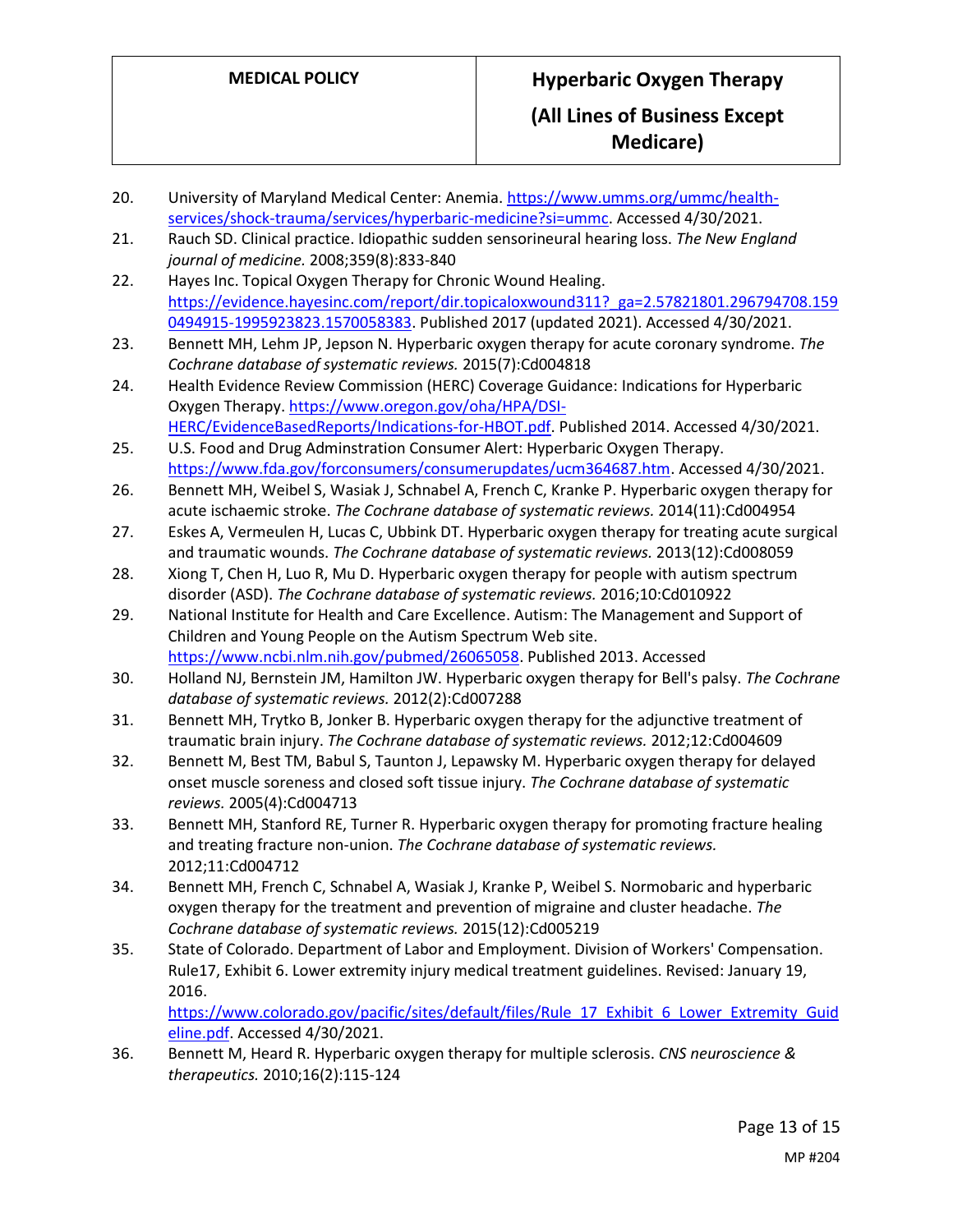- 37. Phillips JS, Jones SE. Hyperbaric oxygen as an adjuvant treatment for malignant otitis externa. *The Cochrane database of systematic reviews.* 2013(5):Cd004617
- 38. United States Department of Veterans Affairs. VA/DoD Clinical Practice Guidelines. Management of Posttraumatic Stress Disorder and Acute Stress Reaction 2017 [https://www.healthquality.va.gov/guidelines/MH/ptsd/.](https://www.healthquality.va.gov/guidelines/MH/ptsd/) Accessed 4/30/2021.
- 39. *The Prevention and Management of Pressure Ulcers in Primary and Secondary Care.*  2014[.https://www.ncbi.nlm.nih.gov/pubmed/25340232.](https://www.ncbi.nlm.nih.gov/pubmed/25340232)
- 40. State of Colorado. Department of Labor and Employment. Division of Workers' Compensation. Shoulder injury medical treatment guidelines. Effective: November 2, 2008. [https://www.colorado.gov/pacific/sites/default/files/SI\\_Guideline%20with%20in](https://www.colorado.gov/pacific/sites/default/files/SI_Guideline%20with%20in-text%20references_0.pdf)[text%20references\\_0.pdf.](https://www.colorado.gov/pacific/sites/default/files/SI_Guideline%20with%20in-text%20references_0.pdf) Accessed 4/30/2021.
- 41. Bennett MH, Feldmeier J, Smee R, Milross C. Hyperbaric oxygenation for tumour sensitisation to radiotherapy. *The Cochrane database of systematic reviews.* 2012(4):Cd005007
- 42. Xiao Y, Wang J, Jiang S, Luo H. Hyperbaric oxygen therapy for vascular dementia. *The Cochrane database of systematic reviews.* 2012(7):Cd009425
- 43. Hayes PD, Alzuhir N, Curran G, Loftus IM. Topical oxygen therapy promotes the healing of chronic diabetic foot ulcers: a pilot study. *Journal of wound care.* 2017;26(11):652-660
- 44. Agarwal V, Aroor S, Gupta N, Gupta A, Agarwal N, Kaur N. New Technique of Applying Topical Oxygen Therapy as a Cost-Effective Procedure. *The Indian journal of surgery.* 2015;77(Suppl 3):1456-1459
- 45. Dissemond J, Kroger K, Storck M, Risse A, Engels P. Topical oxygen wound therapies for chronic wounds: a review. *Journal of wound care.* 2015;24(2):53-54, 56-60, 62-53
- 46. Tawfick WA, Sultan S. Technical and clinical outcome of topical wound oxygen in comparison to conventional compression dressings in the management of refractory nonhealing venous ulcers. *Vascular and endovascular surgery.* 2013;47(1):30-37
- 47. Belley R, Buteau D, Chateau-Degat ML. Efforts in trying to better define the level of evidence on topical pressurised oxygen therapy (TPOT) for wound healing. *International wound journal.*  2013;10(6):713-715
- 48. Gordillo GM, Roy S, Khanna S, et al. Topical oxygen therapy induces vascular endothelial growth factor expression and improves closure of clinically presented chronic wounds. *Clinical and experimental pharmacology & physiology.* 2008;35(8):957-964
- 49. Landau Z, Sommer A, Miller EB. Topical hyperbaric oxygen and low-energy laser for the treatment of chronic ulcers. *European journal of internal medicine.* 2006;17(4):272-275
- 50. Kalliainen LK, Gordillo GM, Schlanger R, Sen CK. Topical oxygen as an adjunct to wound healing: a clinical case series. *Pathophysiology : the official journal of the International Society for Pathophysiology.* 2003;9(2):81-87
- 51. Landau Z, Schattner A. Topical hyperbaric oxygen and low energy laser therapy for chronic diabetic foot ulcers resistant to conventional treatment. *The Yale journal of biology and medicine.* 2001;74(2):95-100
- 52. Landau Z. Topical hyperbaric oxygen and low energy laser for the treatment of diabetic foot ulcers. *Archives of orthopaedic and trauma surgery.* 1998;117(3):156-158
- 53. National Institute for Health and Care Excellence. Pressure ulcers: prevention and management. [https://www.nice.org.uk/guidance/cg179/resources/pressure-ulcers-prevention-and](https://www.nice.org.uk/guidance/cg179/resources/pressure-ulcers-prevention-and-management-pdf-35109760631749)[management-pdf-35109760631749.](https://www.nice.org.uk/guidance/cg179/resources/pressure-ulcers-prevention-and-management-pdf-35109760631749) Published 2014. Accessed 5/13/2021.